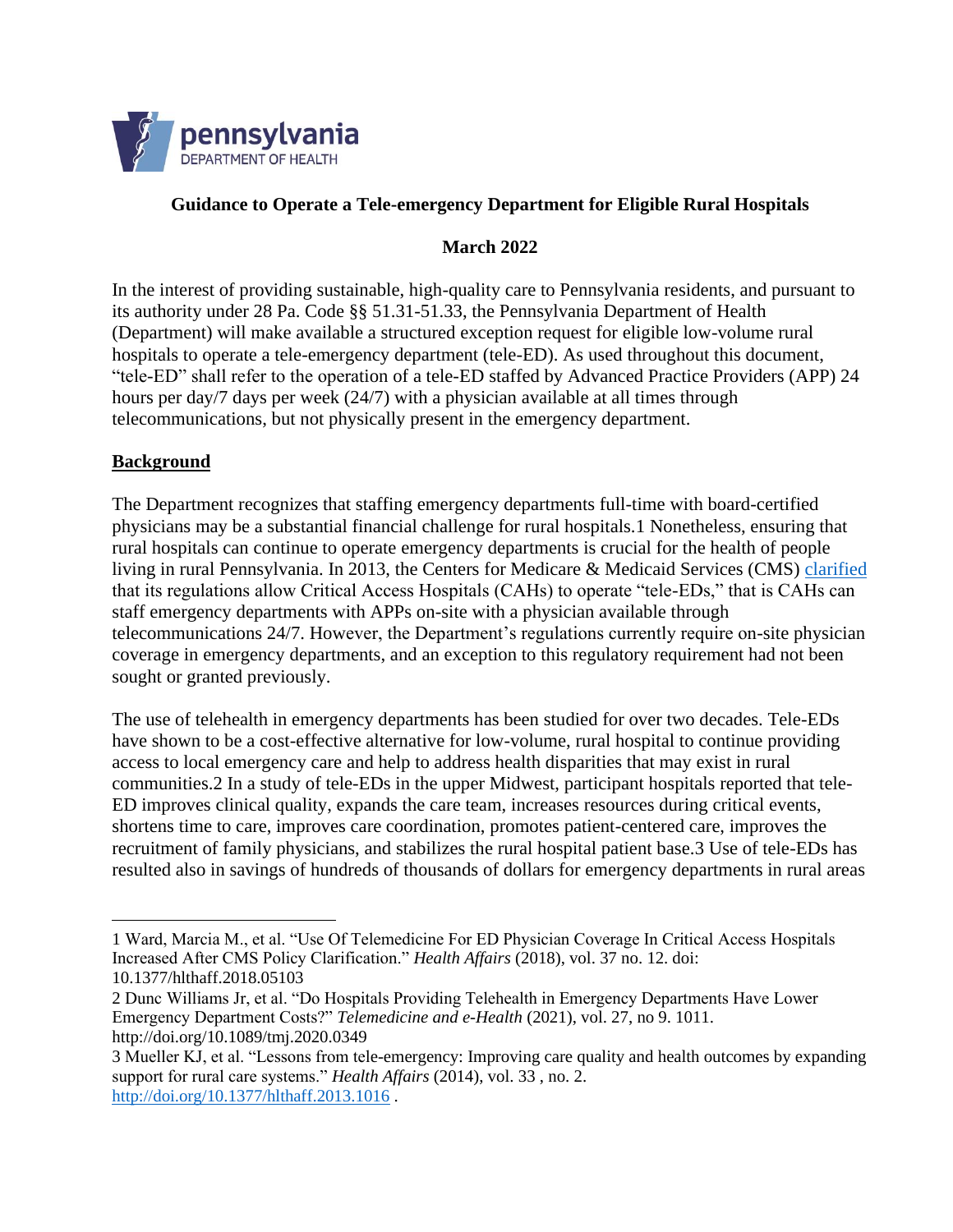

In light of increased sustainability of tele-EDs in rural hospitals across the country, the Department is making available a structured exception request for eligible rural hospitals to operate a tele-ED in accordance with this guidance.

## **Tele-ED Eligibility Criteria**

The structured exception request to operate a tele-ED shall be available to eligible rural hospitals in Pennsylvania. For purposes of this guidance:

- An "eligible rural hospital" is a hospital located in a rural area with 46.0 or less average daily emergency department visits over a two-year period.
- A "rural area" is any area not included in an "urbanized area" by the U.S. Census [Bureau](https://www.census.gov/programs-surveys/geography/guidance/geo-areas/urban-rural.html#:~:text=%E2%80%9CRural%E2%80%9D%20encompasses%20all%20population%2C,included%20within%20an%20urban%20area.) based on the 2010 decennial census.
- The U.S. Census Bureau's [mapping tool](https://tigerweb.geo.census.gov/tigerweb2020/) can be used to determine eligibility. All areas that are not in an urbanized area (blue areas) are eligible locations for a tele-ED.

Areas designated as an "urban cluster" constitute a rural area for purposes of this guidance. The emergency department volume standard was developed using the highest average daily emergency department visits of the CAHs operating in the Commonwealth, since tele-EDs in CAHs have been determined by CMS to be an appropriate minimum standard for emergency services and studies have shown their efficacy in those and similar rural hospital settings in other jurisdictions. Of the studies on tele-ED in rural hospitals reviewed by the Department when developing this guidance, a substantial majority of those rural hospitals were CAHs. The average daily emergency department visits were calculated using the emergency services capability and utilization data available on the Department's [website](https://www.health.pa.gov/topics/HealthStatistics/HealthFacilities/HospitalReports/Pages/hospital-reports.aspx) for 2017-2019.

Eligible rural hospitals shall continue to follow the [guidelines](https://www.health.pa.gov/topics/Documents/Health%20Innovation/Telemedicine%20Survey%20Guideline%20Final.pdf) published by the Department for all telehealth services, including tele-ED, as well as all relevant federal and state laws and regulations.

#### **Structured Exception Request for Eligible Rural Hospitals – 28 Pa. Code § 117.14 (c)**

An eligible rural hospital seeking to utilize the structured exception request to operate a tele-ED must submit an exception request as described [here](https://www.health.pa.gov/topics/facilities/hospitals/Pages/Exceptions.aspx) (see appendix for form and instructions), seeking an exception to **28 Pa. Code § 117.14 (c)**. An approved exception to this regulatory requirement will allow the hospital to staff its ED with Advanced Practice Providers (APPs) with a licensed physician available through telecommunications 24/7.

<sup>4</sup> Natafgi, Nabil, et al. "Using tele-emergency to avoid patient transfers in rural emergency departments: An assessment of costs and benefits." *Journal of Telemedicine and Telecare*, vol. 24, no. 3, Apr. 2018, pp. 193- 201, doi: 10.1177/1357633X17696585.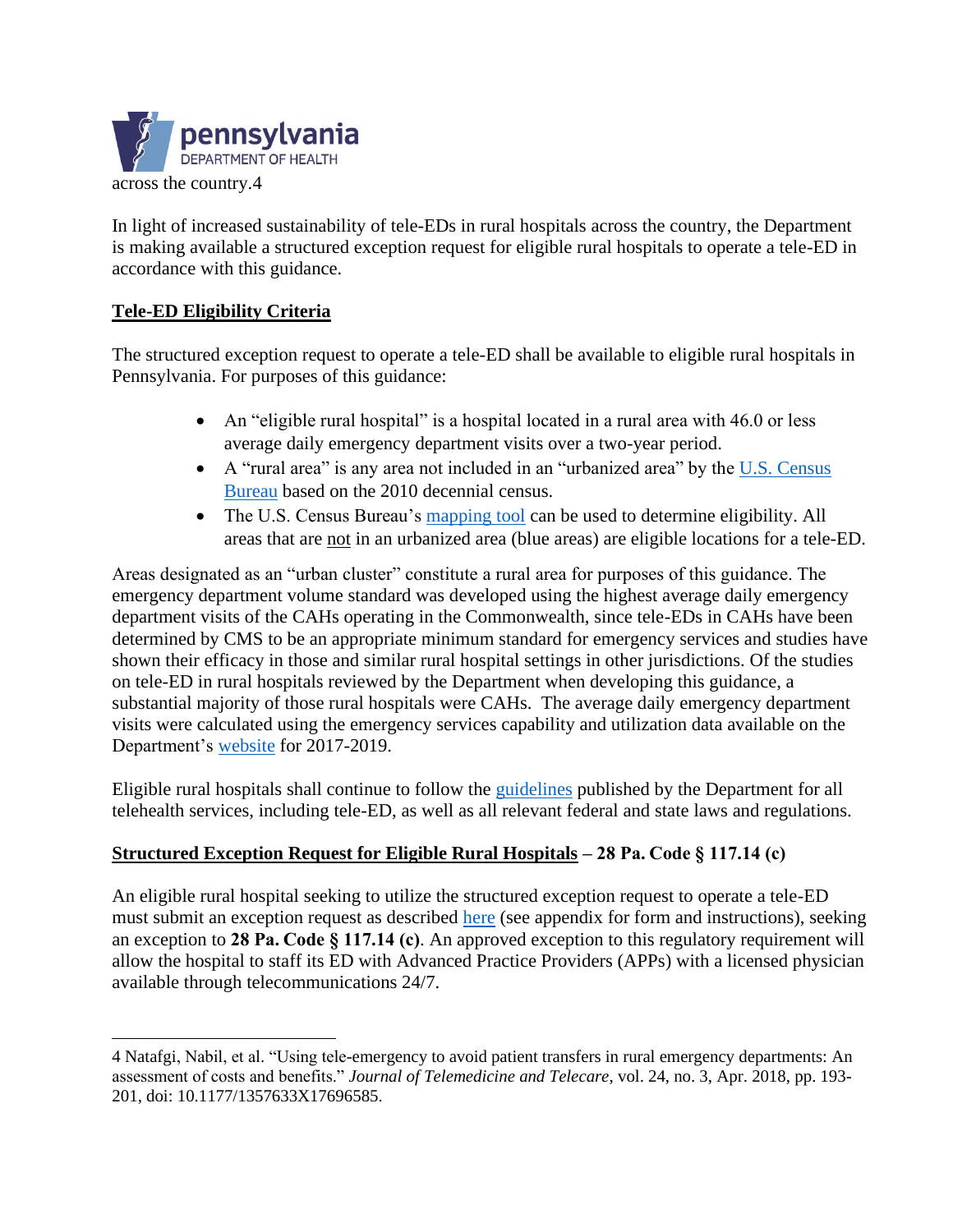

The exception request must include a narrative, which, at a minimum, includes a brief summary demonstrating the hospital's ability to meet each of the conditions outlined in the next section, which, in addition to the criteria outlined above, will be examined in determining whether a hospital is eligible for an exception to 28 Pa. Code § 117.14 (c).

## **Mandatory Conditions of an Approved Structured Exception for Eligible Rural Hospitals**

While operating under an approved exception to 28 Pa. Code § 117.14 (c)**,** an eligible rural hospital shall:

- Establish and maintain 24/7/365 connectivity to a full-support telemedicine hub that guarantees immediate access to a board-certified doctor of medicine (MD) or doctor of osteopathic medicine (DO).
	- o This shall include the development of a written plan addressing connectivity loss due to a malfunction of equipment, loss of internet connectivity or another incident on either the originating or distant site side.
	- o The plan may include an alternative immediate access point to another on-call telemedicine physician, or an on-site physician who will be present during the outage.
- Establish and implement policies and procedure to address on-call physicians being called on-site to the hospital. The policies and procedures shall ensure an MD or DO is on-call at all times and available to be on-site as needed to meet the needs of patients, but in all instances within 60 minutes if there is not a physician physically on-site in the emergency department. Specifically, the policies and procedures shall address:
	- o Escalation protocols to be followed if a patient requests to see a physician. The protocols shall address patients that request to see a physician when it is not medically necessary for them to see a physician, and shall, at a minimum, provide for a telemedicine visit with a physician being made immediately available to the patient. The protocols shall also address patients that request to see a physician in-person when it is not medically necessary and provide for the development of policies and procedures to allow for an in-person visit to be arranged.
	- o The on-call physician's obligations when an on-site APP requests the on-site presence of the on-call physician.
	- o A back-up plan to address any instances where the on-call physician does not or cannot respond.
- Post in a conspicuous location a statement that physicians are not in the emergency department 24/7, but that the emergency department is operational 24/7 and the hospital will provide access to a physician, as needed and upon request.
- Establish and implement a process that guarantees the hospital's ability to transfer an emergent patient whose care is beyond the capabilities of the on-site APP, even with telemedicine physician support. The process may not place a burden on the local emergency